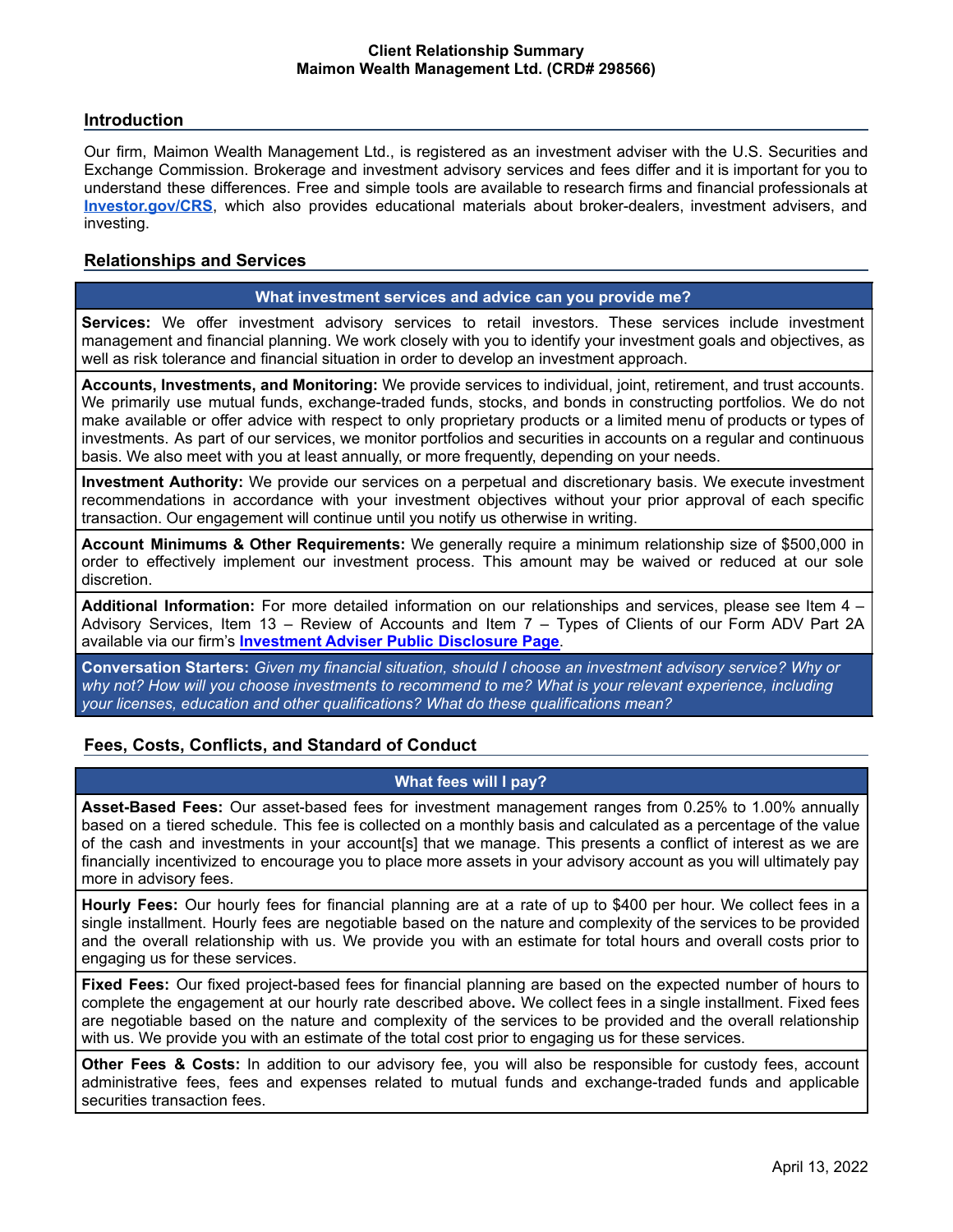**Additional Information: You will pay fees and costs whether you make or lose money on your investments.** Fees and costs will reduce any amount of money you make on your investments over time. Please make sure you understand what fees and costs you are paying. For more detailed information on our fees, please see Item 5 – Fees and Compensation of our **[Investment](https://adviserinfo.sec.gov/firm/summary/298566) Adviser Public Disclosure Page**.

Conversation Starters: Help me understand how these fees and costs might affect my investments. If I give you \$10,000 to invest, how much will go to fees and costs, and how much will be invested for me?

> **What are your legal obligations to me when acting as my investment adviser? How else does your firm make money and what conflicts of interest do you have?**

*When we act as your investment adviser*, we have to act in your best interest and not put our interests ahead of yours. At the same time, the way we make money creates some conflicts with your interests. You should understand and ask us about these conflicts because they can affect the investment advice we provide you. Here is an example to help you understand what this means.

We will recommend that you open your account with a specific custodian, where we maintain an institutional relationship and receive economic benefits. The receipt of economic benefits presents a conflict of interest and can influence our recommendation of the custodian to you. However, you ultimately decide where to open your accounts. Choosing a different custodian may result in the loss of quality of service and/or ability to obtain favorable prices.

**Additional Information:** For more detailed information, please see Item 10 – Financial Industry Activities and Affiliations, Item 12 – Brokerage Practices and Item 14 – Client Referrals and Other Compensation of our **[Investment](https://adviserinfo.sec.gov/firm/summary/298566) Adviser Public Disclosure Page**.

**Conversation Starters:** *How might your conflicts of interest affect me, and how will you address them?*

#### **How do your financial professionals make money?**

Our financial professionals are compensated based on an agreed-upon annual salary. Additionally, they receive incentive compensation based on the amount of assets under management. This means financial professionals have an incentive to increase the asset size in the relationship or solicit new business, taking time away from the day-to-day servicing of existing clients.

## **Disciplinary History**

**Do you or your financial professionals have legal or disciplinary history?**

No. You can visit **[Investor.gov/CRS](http://investor.gov/CRS)** for a free and simple search tool to research our firm and our financial professionals.

**Conversation Starters:** *As a financial professional, do you have any disciplinary history? For what type of conduct?*

#### **Additional Information**

You can find additional information about our investment advisory services by viewing our **[Investment](https://adviserinfo.sec.gov/firm/summary/298566) Adviser Public [Disclosure](https://adviserinfo.sec.gov/firm/summary/298566) Page**. You can request up to date information and a copy of our client relationship summary by contacting us at +972 54 696 6638 or by email at **[ben@maimonwealth.com](mailto:ben@maimonwealth.com)**.

**Conversation Starters:** *Who is my primary contact person? Is he or she a representative of an investment advisor? Who can I talk to if I have concerns about how this person is treating me?*